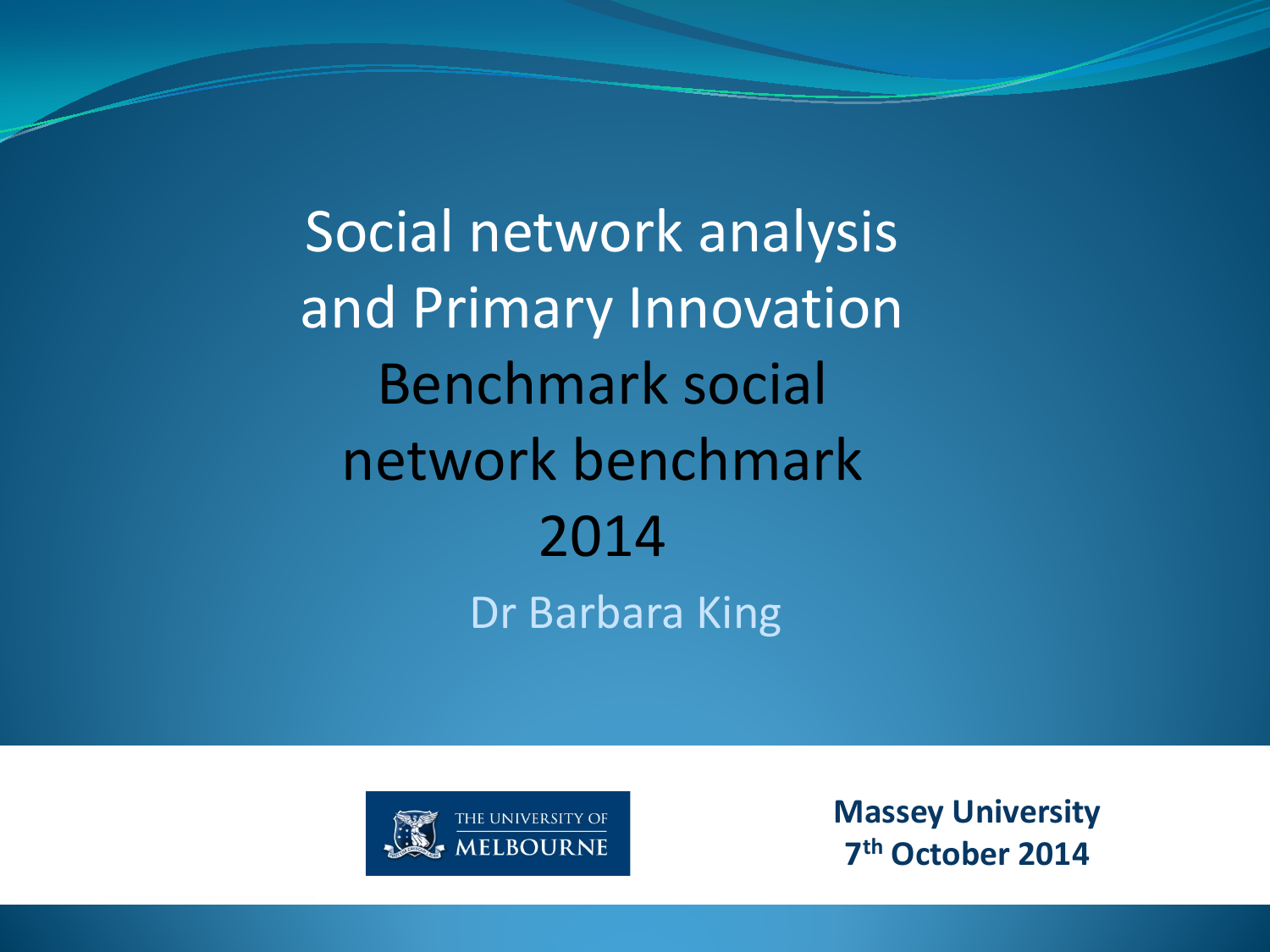#### **What is Social Network Analysis?**

- A way of modelling and analysing relationships and connections between people, organisations or other specified entities
- Applies a specified relational question e.g. 'who do you talk to about…?'
- Focuses on the type(s)of relational qualities that enable sharing of resources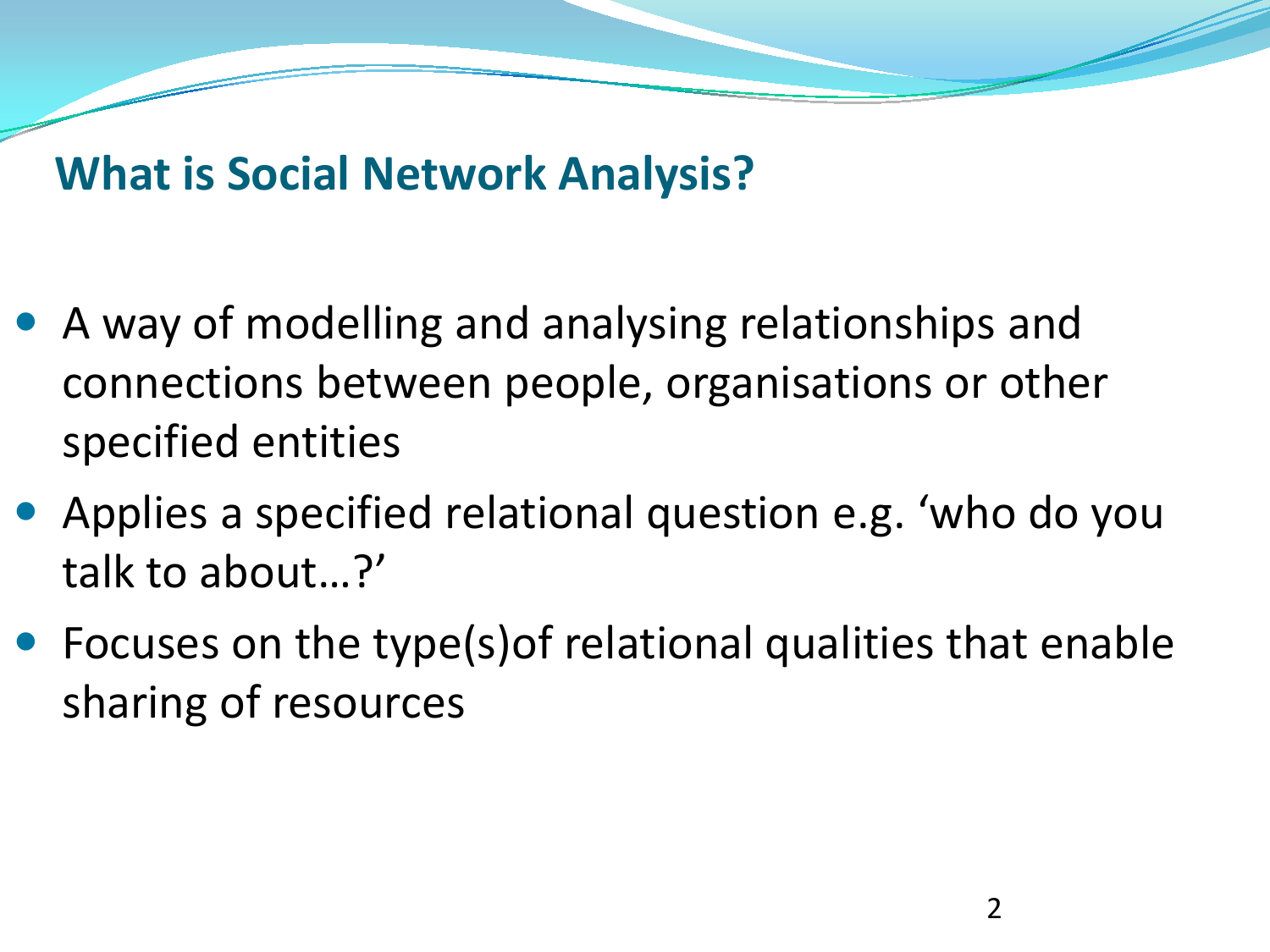### **How is SNA useful for project teams?**

- Maps connections between network members to show how relationships enable and constrain network goals and resource sharing
- Provides a diagnostic tool to map change in the network (longitudinal SNA)
- Can help identify whether a network has an appropriate complement of functions, participants and expertise
- Can indicate whether a network has an appropriate complement of relational roles e.g. brokers, central connectors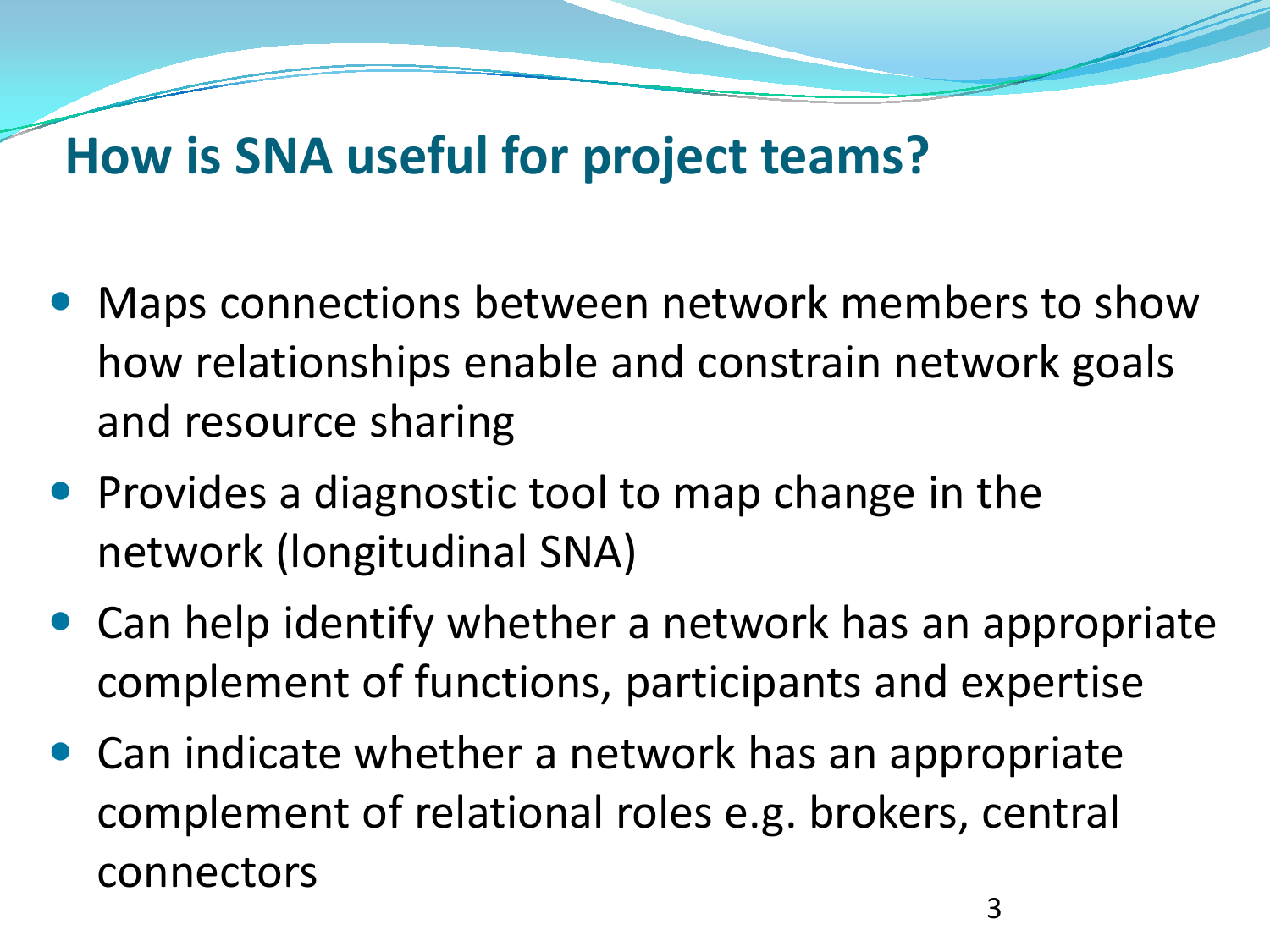## **What does SNA mapping show?**

- Who is present in the network (nodes)
- How are participants connected (lines between nodes)
- Gaps between network clusters or individuals (lack of lines between groups/people)
- Participants who may be overly connected (too many lines connect them to others)
- Interactions between network clusters
- Structural insights about collaboration, communication, reach and impact capacity of the network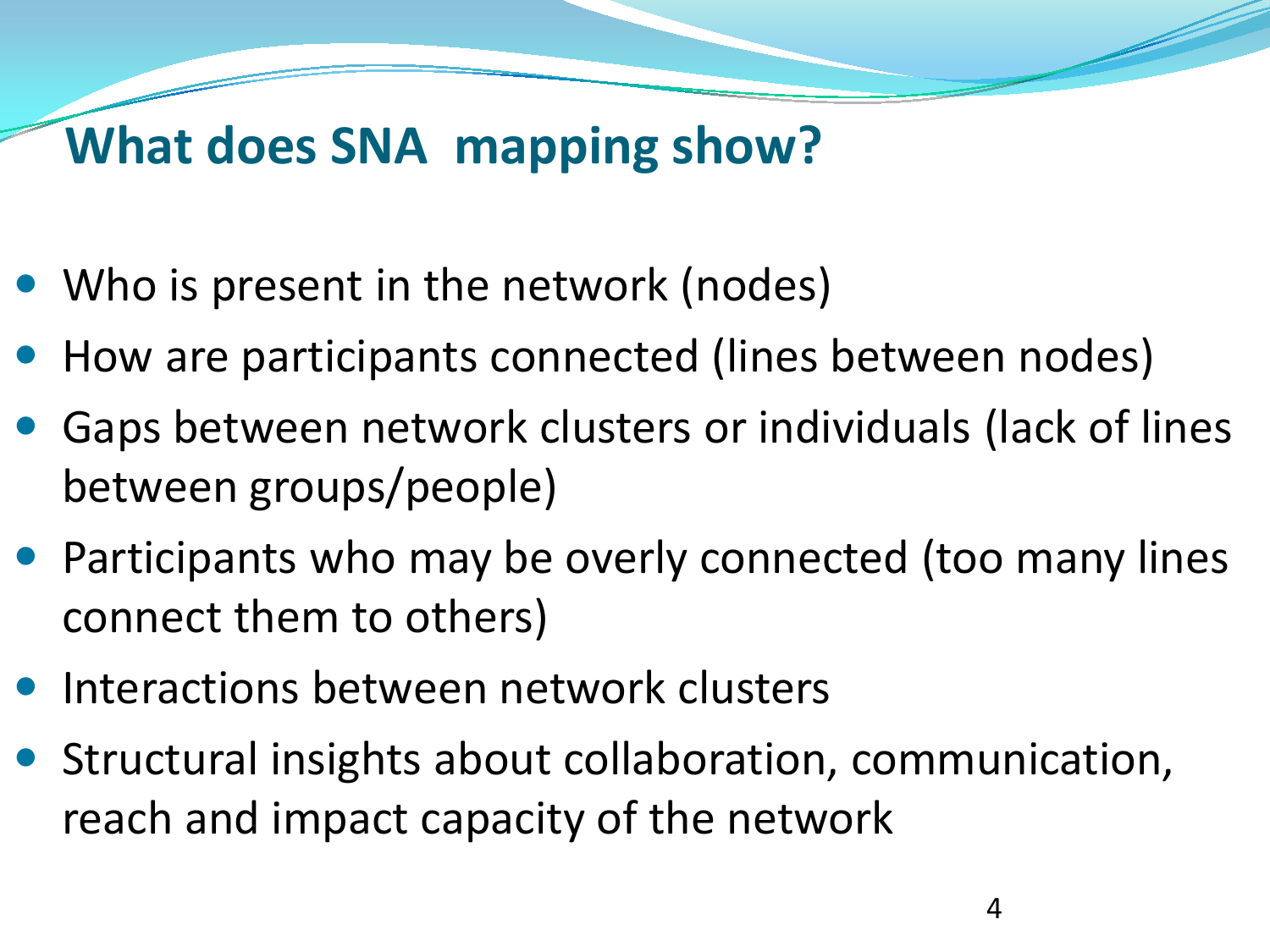## **Project teams can use SNA data to address different questions…**

According to the network boundary and stage of process:

- Where is the network weak/strong?
- Can we achieve our goals with the current structure?
- Are there sufficient connections between participants to ensure collaboration and communication?
- Can we identify gatekeepers who may limit sharing of resources?
- How can network reach be extended?
- How does the network change over time?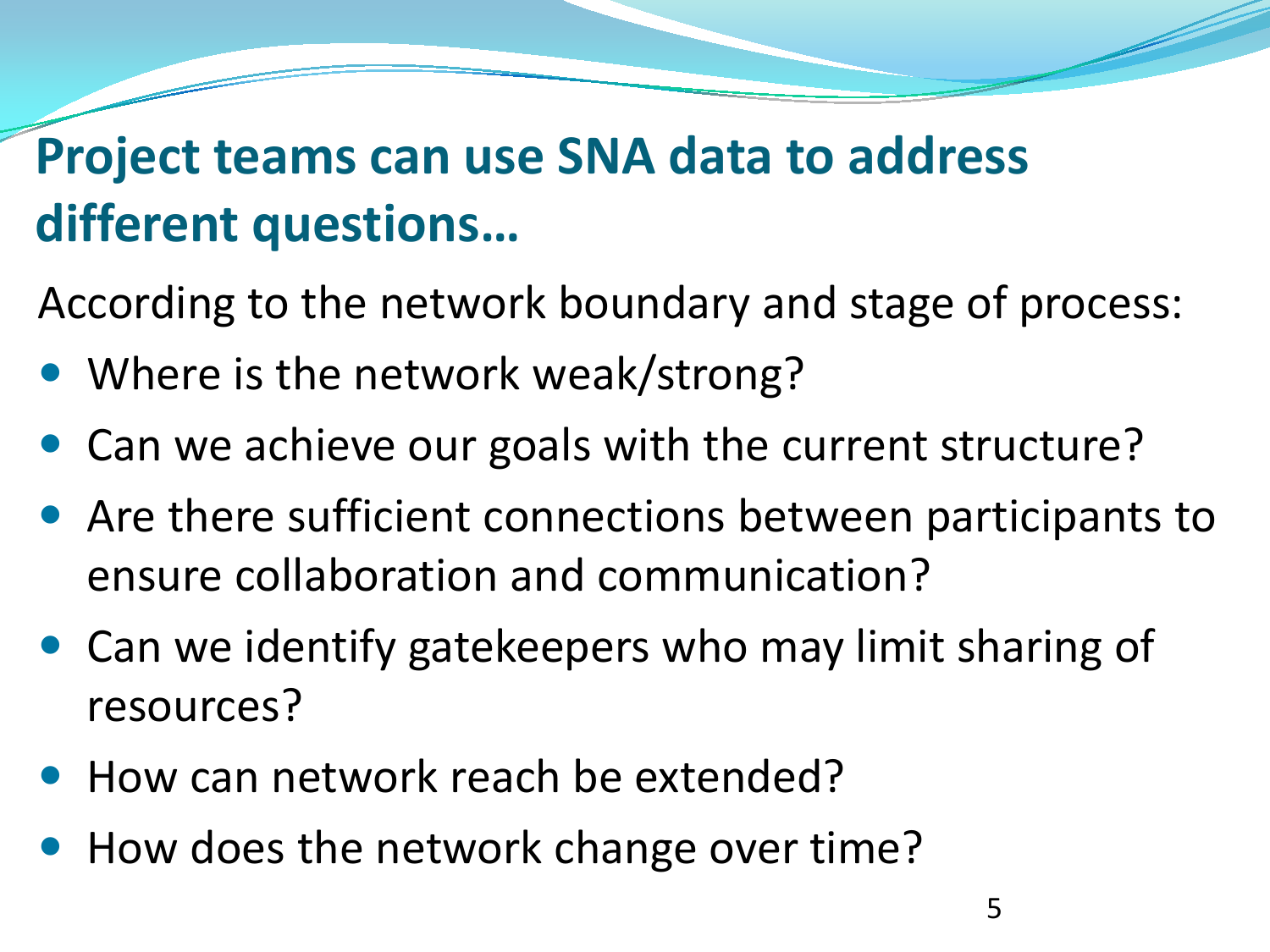# **Network insights and new questions about the role of the CoP within Primary Innovation**

- Benchmark network shows early connectivity of CoP members within Primary Innovation
- Some CoP members have strong connections why have they been willing and able to engage?
- Some CoP members have weak connections what may be preventing them from engaging more fully in the network?
- Re-mapping the Primary Innovation network in 2015 and 2016 will show how CoP involvement changes over time
- CoP members individually and collectively are critical for extending case study findings and benefits of co-innovation practice 6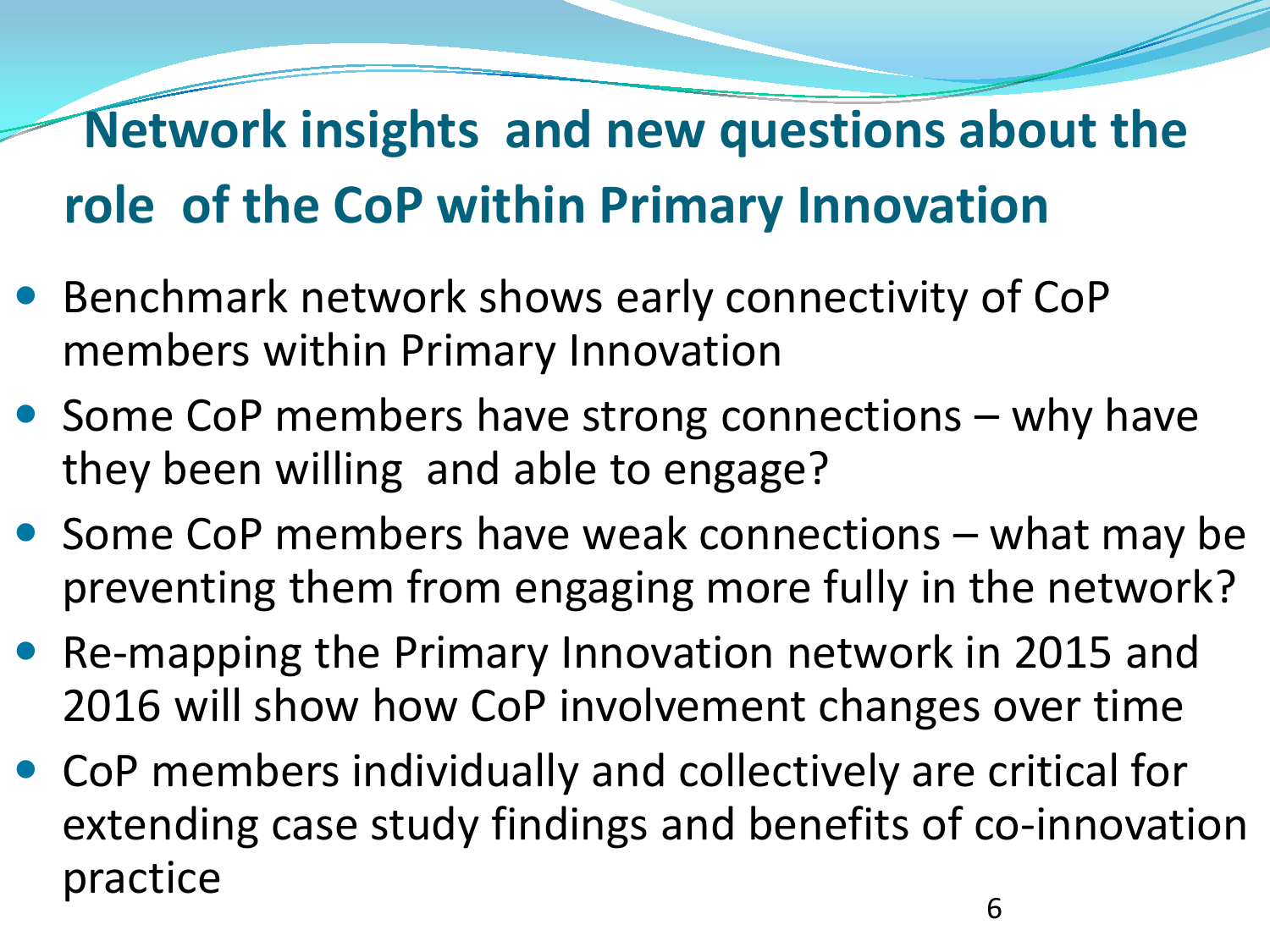#### **SNA model of Primary Innovation CoP (July 2014)**

**Relational question: Who do you talk to about the Primary Innovation Programme** 

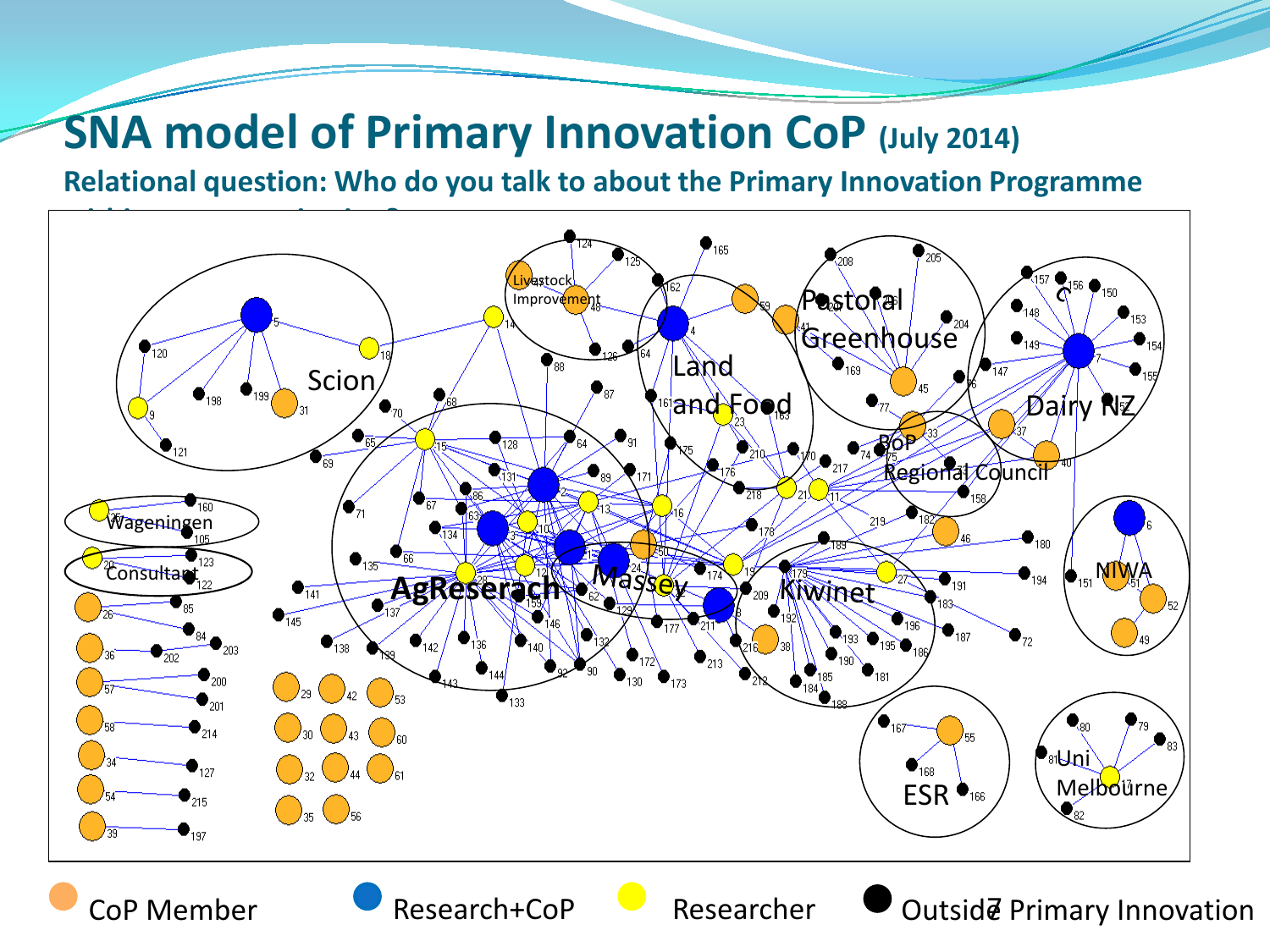# **Overall findings from the benchmark Primary Innovation SNA**

- Strongest relational connections are currently between research members
- This reflects processes involved in the establishment phase over the last 18 months
- Now need to anticipate structural changes in the network to develop the reach and impact over the next three years
- Strengthen engagement with all CoP members and ensure they are aware that success of the programme depends on their ongoing leadership and support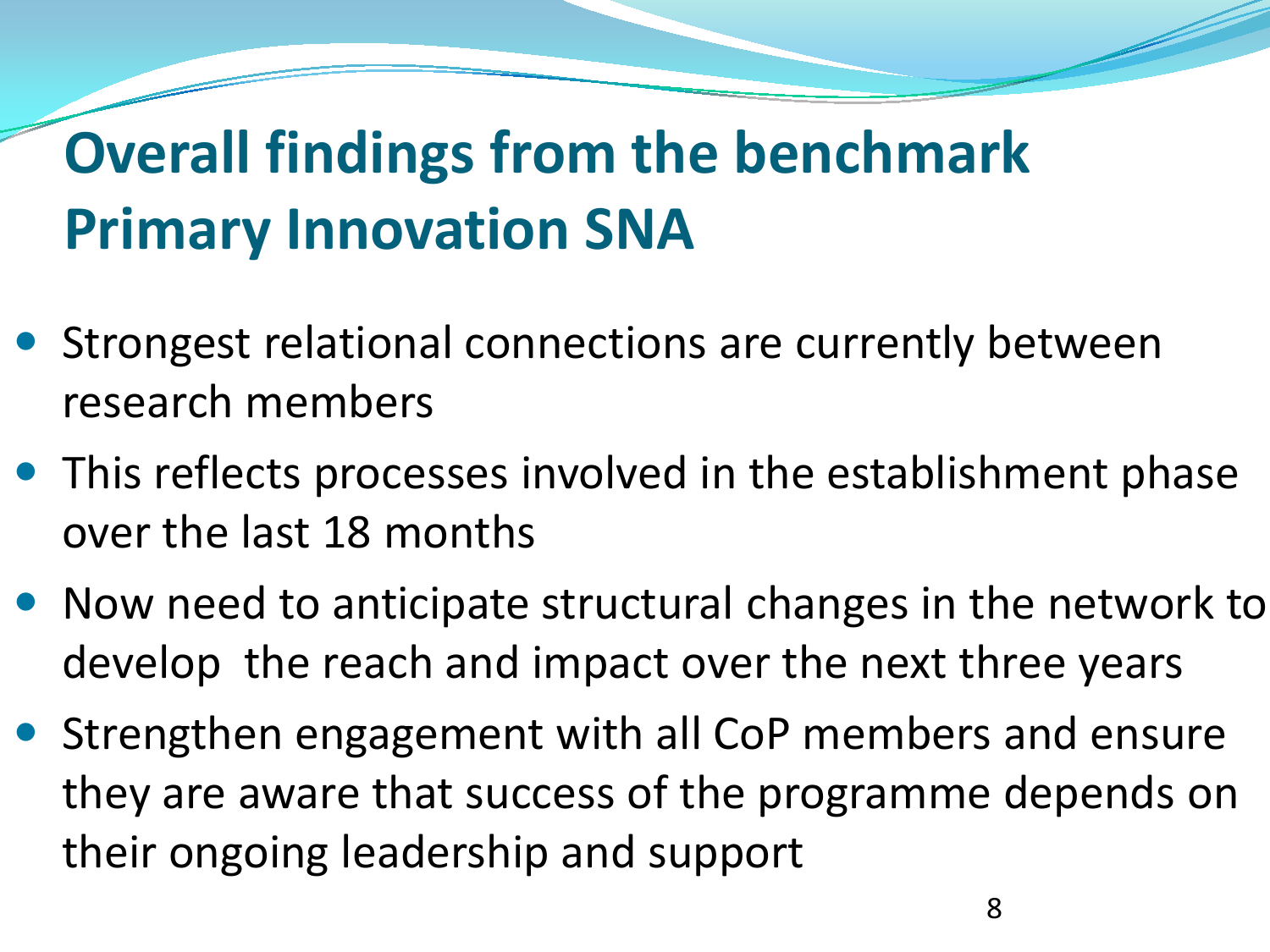## **Practical recommendations**

- Ensure timely sharing of information about case studies and other programme findings with all researchers and CoP members
- Develop strategic communication potential by setting up an inventory of information requests, discussion themes
- Set up a skills profile ( who's who) of all Primary Innovation members to facilitate making connections
- Identify and plan life cycle stages of the programme and identify who will inherit its legacy